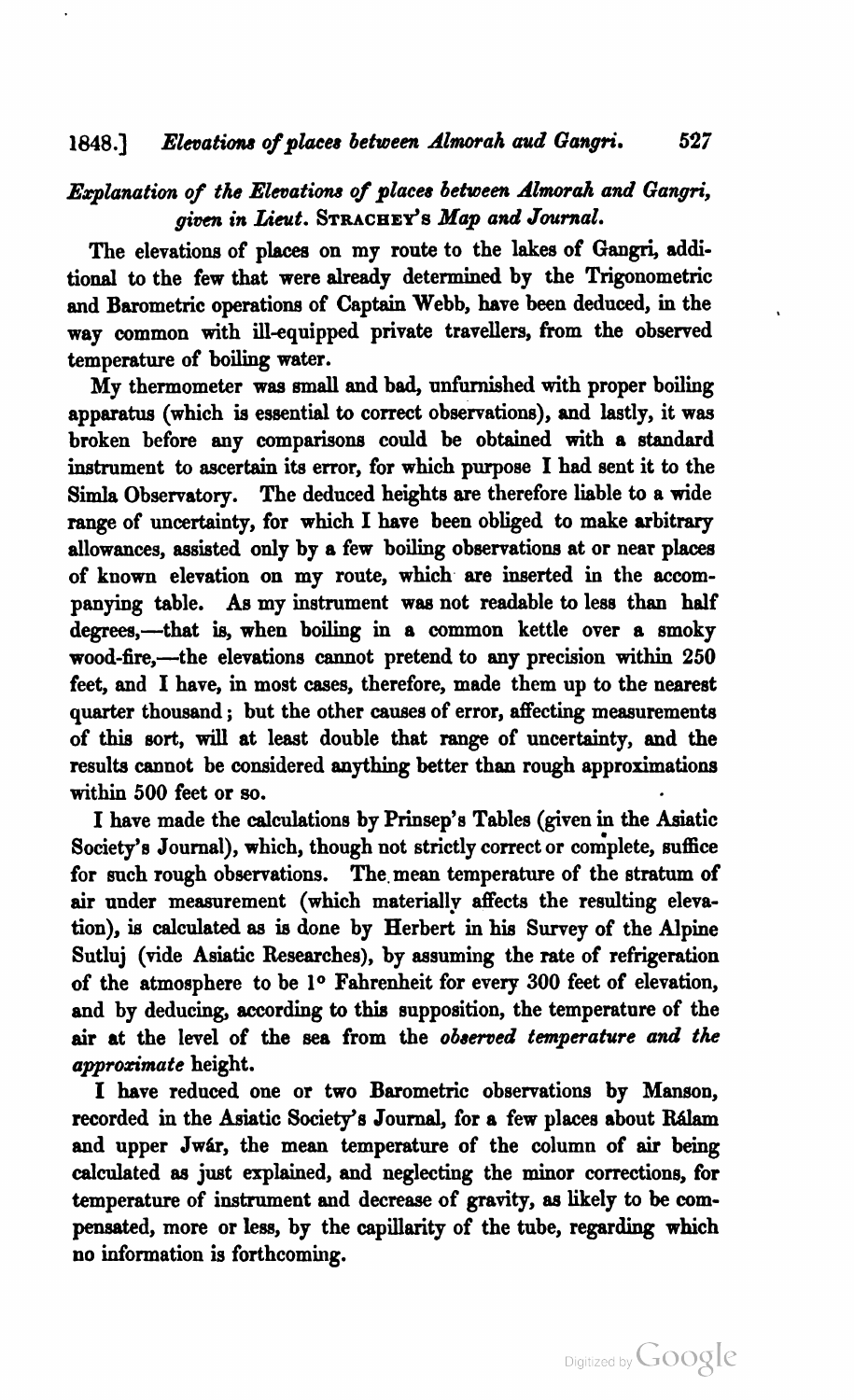|                         |                                                                                                                                                                                         |                               |                      |                        |                            | Nature of observation for determining the Altitude. |                                         |                  |                       |                    |                                     |
|-------------------------|-----------------------------------------------------------------------------------------------------------------------------------------------------------------------------------------|-------------------------------|----------------------|------------------------|----------------------------|-----------------------------------------------------|-----------------------------------------|------------------|-----------------------|--------------------|-------------------------------------|
|                         | Name of place.                                                                                                                                                                          |                               | Barome.<br>trical.   |                        |                            | From Temperature of boiling water by H. Strachey,   |                                         |                  |                       |                    |                                     |
| "ON                     |                                                                                                                                                                                         | cal by Webb.<br>-irtenometri- | Height.<br>Deduced   | $\cdot$ 61<br>-trodinA | Date.                      | Hour.                                               | Water.<br>Builioff<br>Temp.<br>JО       | of Air.<br>Temp. | Elevation<br>deduced. | Error.<br>Presumed | Sea in feet.<br>Elevation above the |
|                         |                                                                                                                                                                                         |                               |                      |                        | 1846.                      |                                                     | ö                                       | $\circ$          |                       |                    |                                     |
|                         | 1.J. Strachey's hut on Binsar, near Almorah (estimated to<br>50<br>÷<br>Almorah,<br>be nearly 600 feet below top of hill, 7969 feet, T.)<br>2 Khazánchi's house, near St. Mark's Tower, | $\ddot{\cdot}$                | $\ddot{\phantom{0}}$ | $\ddot{\phantom{0}}$   | 21 Nov.                    | M.<br>p.<br>$\mathfrak{c}$                          | 1994                                    | 57               | 7007                  | 393                | 7400                                |
|                         | $\ddot{\phantom{0}}$<br>÷<br>feet below Tower (5488 B.                                                                                                                                  | $\ddot{\phantom{0}}$          | $\vdots$             | $\ddot{\cdot}$         | ÷                          | 10 A. M.                                            | $202\frac{1}{2}$                        | 59               | 5280                  |                    | 5438                                |
| Dol Bungalow,<br>ಣ      | $\ddot{\phantom{a}}$                                                                                                                                                                    |                               |                      |                        | $\ddot{\phantom{0}}$       | sunset                                              | 201                                     |                  | 6065                  | 355328             |                                     |
|                         | $\ddot{\phantom{0}}$<br>4 Dew Dhura (vulgo Dee) Bungalow,                                                                                                                               | $\ddot{\phantom{a}}$          | 6867                 | W.                     | $\ddot{ }$                 | ።                                                   |                                         | 533              |                       |                    |                                     |
| Pharka Bungalow         | $\ddot{\phantom{a}}$                                                                                                                                                                    |                               | 5914W.               |                        | ÷                          |                                                     | $\frac{199\frac{1}{2}}{201\frac{3}{2}}$ |                  | 6948                  |                    |                                     |
|                         | Lohughát (Mr. Ramsay's house),                                                                                                                                                          |                               | 5649W.               |                        | Oct.<br>ಸ                  | ።                                                   | 202                                     | 63               | 5630                  |                    |                                     |
| Dhargara Bungalow,      |                                                                                                                                                                                         | ።                             | $\ddot{\cdot}$       | $\ddot{\cdot}$         | $\ddot{\phantom{0}}$<br>29 |                                                     | 204                                     |                  | 1474                  |                    | 6100<br>6867<br>59649<br>4500       |
|                         | 8 Iron Bridge on the Sarju, 2 miles below confluence of Rám-<br>ganga, estimated to be about the same height as Rámes-                                                                  |                               |                      |                        |                            |                                                     |                                         |                  |                       |                    |                                     |
| war, (1587 B.           | i                                                                                                                                                                                       |                               | $\ddot{\phantom{0}}$ | $\ddot{\phantom{0}}$   |                            |                                                     | ÷                                       |                  | $\ddot{\phantom{0}}$  | t                  | 1600                                |
| Kantagánw Bungalow,     | $\ddot{\phantom{0}}$                                                                                                                                                                    |                               | $\ddot{\phantom{0}}$ | I                      | 28                         |                                                     | 205                                     | $\ddot{5}$       | 3892                  | 8                  | 3900                                |
|                         | estimated 25 ft.<br>Petoragarh (Major Drummond's house),                                                                                                                                |                               |                      |                        |                            |                                                     |                                         |                  |                       |                    |                                     |
| Satgarh                 | (Major Drummond's hut), 100 feet below top of<br>above fort (5549 B.                                                                                                                    |                               | ÷                    | $\ddot{\phantom{0}}$   | 27                         | ×<br>e.<br>b                                        | $202\frac{1}{2}$                        | 64               | 5328                  | 256                | 5574                                |
| Pass,                   | $\ddot{\phantom{0}}$                                                                                                                                                                    |                               | $\ddot{\cdot}$       | $\ddot{\phantom{0}}$   | 25                         | sunset                                              | $\frac{201\frac{1}{9}}{202}$            |                  | 5859<br>5579          | $\frac{41}{210}$   | 59000                               |
| $\overline{\mathbf{c}}$ | $\ddot{\phantom{0}}$<br>$\ddot{\cdot}$<br>Singhali khán, (50 feet below Pass,)                                                                                                          |                               | ÷                    |                        | $\frac{5}{24}$             | ħ                                                   |                                         | 588              |                       |                    |                                     |
|                         | 3 Village of Askot, (camp, 50 feet above,)                                                                                                                                              | 5089                          | $\ddot{\phantom{0}}$ | $\ddot{\phantom{0}}$   | 23                         | ×<br>4} P.                                          | 204                                     |                  | 4519                  |                    | 5089                                |
|                         | 4 Garjia Ghát, (estimated 35 feet below confluence of Gori                                                                                                                              |                               |                      |                        |                            |                                                     |                                         |                  |                       |                    |                                     |
| aud                     | I<br>Káli, 2059 B.                                                                                                                                                                      |                               |                      | $\ddot{\cdot}$         | 21                         |                                                     | $208\frac{1}{2}$                        | 63               | 1918                  | 176                | 2094                                |

Table of Elevations of places between Almorah and Gangri, to accompany Lieut. II. Strachey's Journal and Map.

Digitized by Google

528

## Elevations of places between Almorah and Gangri. [Nov.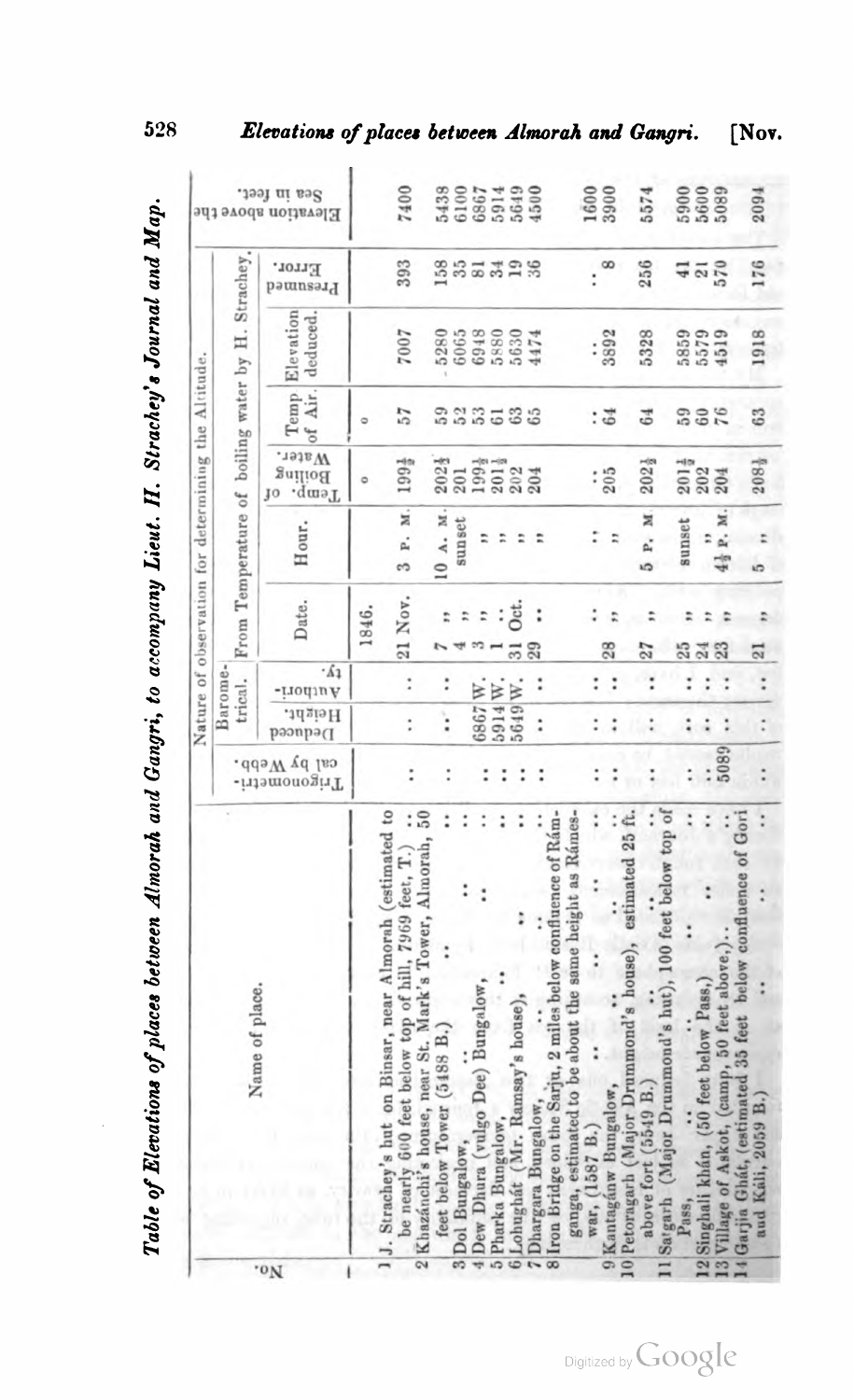| 15 Bank of Káli river under Balwakot,                                         |                        |                         |                      |                      | Čť.<br><u>ีล</u>        | P.M.<br>ູ            | 208            |                | 2192<br>2784   | <u>នី</u><br>ខេ |                    |
|-------------------------------------------------------------------------------|------------------------|-------------------------|----------------------|----------------------|-------------------------|----------------------|----------------|----------------|----------------|-----------------|--------------------|
| 16 Dhárchula, 100 feet above,                                                 |                        |                         |                      |                      |                         |                      | 207            | ទទ             |                |                 |                    |
| 7 Confluence of the Relagarh with Kali River,                                 |                        | 3791                    |                      |                      |                         |                      | $\ddot{\cdot}$ |                |                |                 |                    |
| 18 Village of Kela,                                                           |                        |                         |                      |                      |                         |                      | 204            | $\ddot{r}$     | :<br>4536      | $: \tilde{a}$   | 55<br>8533<br>8855 |
| 19 Bridge on the Dhauli, under Kela,                                          |                        | 3883                    |                      |                      |                         |                      | $\ddot{\cdot}$ | $\ddot{\cdot}$ |                | Ì               | 3883               |
| 20 Confluence of Dhauli and Kaii, (estimated 383 feet be-                     |                        |                         |                      |                      |                         |                      |                |                |                |                 |                    |
| $\log N$ $\sim$ 19.                                                           |                        | $\ddot{\cdot}$          |                      |                      |                         |                      |                |                |                | $\ddot{\cdot}$  | 3500               |
| (In Chaudáns,)                                                                |                        |                         |                      |                      | 16 Sept.                | 5} P. M.             | 198            | :និន           | mean           | \$              | 8000               |
| 21 Village of Titila,                                                         |                        |                         |                      |                      | ತೆ<br>$\frac{8}{1}$     | 4 i P. M.            | 198            |                | 7932           |                 |                    |
| 22 Sosa village, (estimated 250 feet below No. 21.)                           | Leet<br>$\ddot{\cdot}$ |                         |                      |                      | $\ddot{\cdot}$          |                      | $\ddot{\cdot}$ | $\ddot{\cdot}$ | $\ddot{\cdot}$ | $\ddot{\cdot}$  | 7750               |
| <b>2000</b><br>top of Pass, (estimated<br>23 Rholing Dhura,<br>above No. 21;) |                        | $\ddot{\phantom{0}}$    | $\ddot{\cdot}$       | $\ddot{\cdot}$       | $\ddot{\cdot}$          | :                    | $\ddot{\cdot}$ | $\ddot{\cdot}$ |                | $\ddot{\cdot}$  | 10,000             |
| 24 Bunbun Hamlet, (estimated to be about the same height                      |                        |                         |                      |                      |                         |                      |                |                |                |                 |                    |
| as No. 26,                                                                    |                        | $\ddot{\phantom{0}}$    | $\ddot{\cdot}$       | $\ddot{\cdot}$       | $\ddot{\cdot}$          |                      | $\ddot{\cdot}$ | $\ddot{\cdot}$ | ፡              | $\ddot{\cdot}$  | 7500               |
| 25 Syankwang, crossing of the Gárh, (estimated 250 feet                       |                        |                         |                      |                      |                         |                      |                |                |                |                 |                    |
| above No. 26,                                                                 |                        |                         |                      |                      |                         |                      |                |                |                |                 | 7250               |
| 26 Gala hamlet,                                                               |                        | $\ddot{\cdot}$          | $\ddot{\phantom{0}}$ | $\ddot{\cdot}$       | Öct.<br>$\overline{a}$  | 4 i P. M.            | <b>99</b>      | : ន            | <br>7363       | $\mathbf{137}$  | 7500               |
| 27 Nirpania Dhura, top of Pass, (estimated 3000 feet                          | above                  |                         |                      |                      |                         |                      |                |                |                |                 |                    |
| No. 26,)                                                                      |                        |                         | $\ddot{\cdot}$       |                      |                         |                      |                |                |                |                 | 10,500             |
| (In Byáns.)                                                                   |                        |                         |                      |                      | $rac{32}{16}$ Oct.      | 71 A.M.              | 198            | : ភ្នំ :<br>ឆន | mean           | 182             | 8000               |
| 28 Golam-Lá, (at the great rock,                                              |                        |                         | $\ddot{\cdot}$       |                      |                         | <b>M V 2</b>         | 198            |                | 7818           |                 |                    |
| 29 Thin, hamlet, (left bank of Kali), (estimated 500 feet                     |                        |                         |                      |                      |                         |                      |                |                |                |                 |                    |
| below No. 28,                                                                 |                        | $\ddot{\phantom{0}}$    | $\ddot{\phantom{0}}$ | $\ddot{\cdot}$       | $\ddot{\cdot}$          |                      |                | $\ddot{\cdot}$ |                | ፡               | <b>POSZ</b>        |
| the Najangárh, (estimated 1000 feet below<br>30 Crossing of                   |                        |                         |                      |                      |                         |                      |                |                |                |                 | 7000               |
| 31 Confluence of the Najangarh with Kall River (estimated<br>No. 28.)         |                        | ፡                       | $\ddot{\cdot}$       | $\ddot{\cdot}$       | $\ddot{\cdot}$          |                      | $\ddot{\cdot}$ | $\ddot{\cdot}$ |                | ፡               |                    |
| 1500 feet below No. 28.)                                                      |                        |                         | $\ddot{\phantom{0}}$ |                      |                         |                      |                |                |                | $\ddot{\cdot}$  | 6500               |
| 32 La-mare (on River bank,)                                                   |                        |                         |                      | $\ddot{\cdot}$       | Sept.<br>$\overline{2}$ | sunset               | 198            | $: \vec{a}$    | 796]           | 39              | 8000               |
| 33 Confluence of the Palangarh with Kali River (estimated                     |                        |                         |                      |                      |                         |                      |                |                |                |                 |                    |
| 250 feet above No. 32.                                                        |                        |                         |                      |                      |                         |                      |                |                |                |                 | 8250               |
| 34 Budhi village, 100 feet below                                              |                        |                         | $\ddot{\cdot}$       | $\ddot{\cdot}$       | Ōđ.<br>$\frac{2}{2}$    | $2\frac{1}{3}$ P. M. | 197            | : ឌ            | 8564           | . ఇ             | 8650               |
| 35 Cheto Binaik, top of Pass, (estimated 1750 feet<br>No. 34,                 | above                  |                         |                      |                      |                         |                      |                |                |                |                 |                    |
| 36 Garbiah village,                                                           |                        |                         | $\ddot{\cdot}$       | $\ddot{\phantom{0}}$ |                         |                      | :ក្ន           | : ສ            | 10,177         | ຸສ              | 10,500<br>10,272   |
|                                                                               |                        | $\, \ldots \,  10,272}$ | $\ddot{\cdot}$       | $\ddot{\cdot}$       |                         |                      |                |                |                |                 |                    |

529

 $\cdot$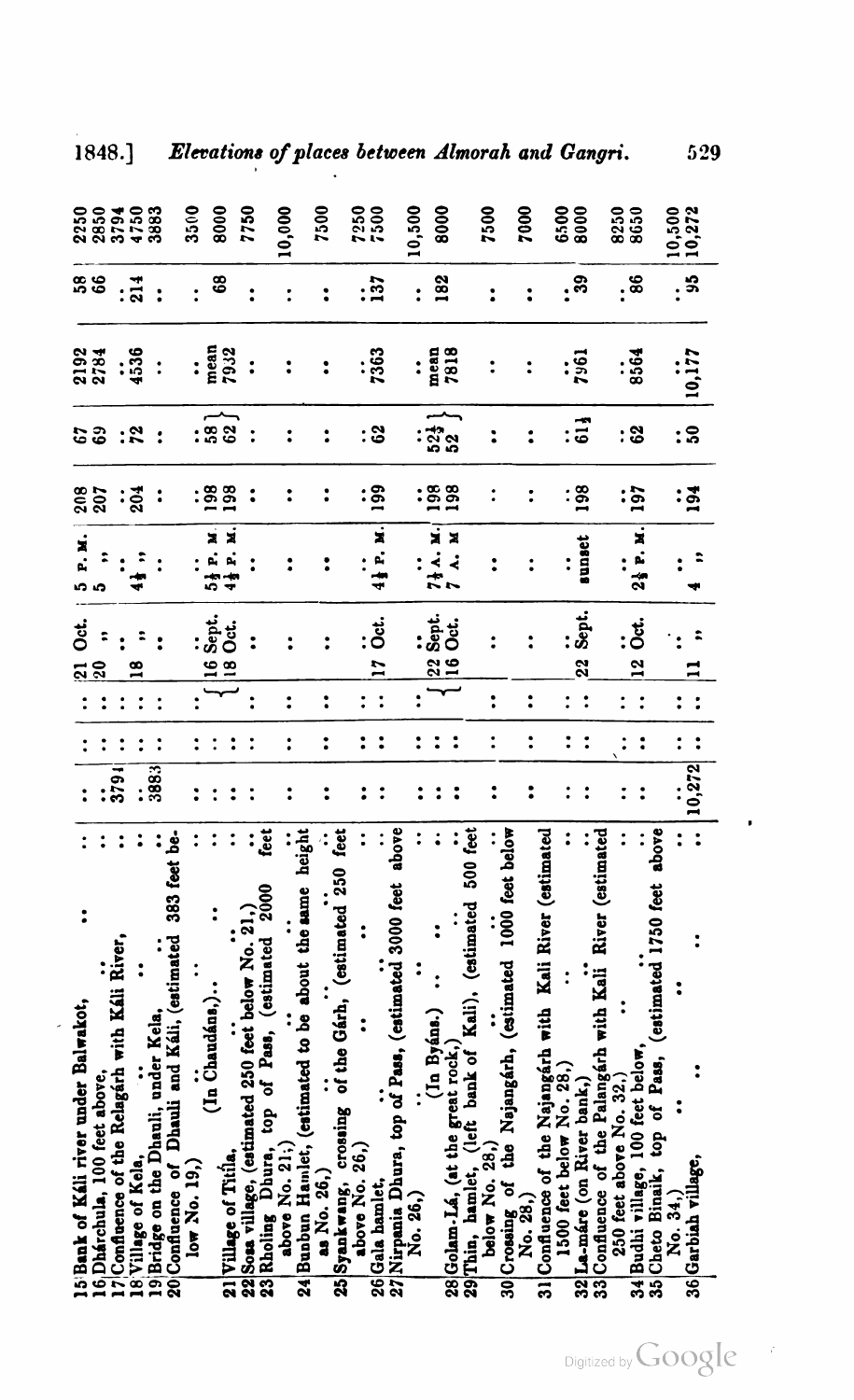|                                                                                                                           |                             |                      |                        |                       | Nature of observation for determining the Altitude. |                                   |                      |                                     |                                 |                                     |
|---------------------------------------------------------------------------------------------------------------------------|-----------------------------|----------------------|------------------------|-----------------------|-----------------------------------------------------|-----------------------------------|----------------------|-------------------------------------|---------------------------------|-------------------------------------|
|                                                                                                                           |                             | trical.              | Barome-                |                       | From Temperature of boiling water by H. Strachey    |                                   |                      |                                     |                                 |                                     |
| Name of Place.<br>'ON                                                                                                     | by Webb.<br>Trigonometrical | Height.<br>Deduced   | $\cdot$ 64<br>Authori- | Date.                 | Hour.                                               | Water.<br>Boiling<br>Water.<br>IO |                      | Temp. Elevation<br>of Air. deduced. | Error.<br>Presumed              | Sea in feet.<br>Elevation above the |
| 37 Confluence of the Tinkar River with Kali, 100 feet above,                                                              |                             | $\ddot{\phantom{0}}$ | $\vdots$               | Sept.<br>23           | P. M.                                               | 194}                              | 60                   | 10,046                              | 54                              | 9900                                |
| 38 Changrew village, (Estimated 500 feet above No. 37,).                                                                  |                             | $\ddot{\cdot}$       | $\ddot{\phantom{0}}$   | $\ddot{\phantom{0}}$  | $\ddot{\cdot}$                                      | $\ddot{\phantom{a}}$              |                      | $\vdots$                            | t                               | 10,500                              |
| $\vdots$<br>39 Confluence of Kali with Kunti-Yankti, supposed to be the same as Webb's "Kalapani and Kali,"               | 11,413                      | $\ddot{\phantom{0}}$ | $\ddot{\phantom{0}}$   |                       |                                                     |                                   |                      | $\ddot{\phantom{0}}$                | 232                             | 11,413                              |
| Mangdang, or Kunti River,<br>40 <sub>h</sub>                                                                              | $\ddot{\cdot}$              | $\ddot{\phantom{0}}$ |                        | Sept.<br>$25^{\circ}$ |                                                     | 192                               | 56                   | 11,518                              |                                 | 11,750                              |
| 41 Kunti village,                                                                                                         |                             | $\ddot{\phantom{0}}$ |                        | 26                    |                                                     | 190                               |                      | 12,762                              | 238                             | 13,000                              |
| ċ<br>42 Sangchungma, encamping ground above the River,                                                                    |                             | $\ddot{\phantom{0}}$ |                        | 28                    |                                                     | 188<br>185                        | 33<br>$\frac{1}{4}$  | 13,652<br>15,363                    | 348<br>387                      | 14,000<br>15,750                    |
| ì<br>43 Phia-mungba,                                                                                                      |                             | $\ddot{\cdot}$       | $\ddot{\phantom{0}}$   | $\ddot{ }$<br>29      |                                                     |                                   |                      |                                     |                                 |                                     |
| 44 Lánkpya Dhura, top of Pass, (estimated 2000 feet above<br>$\ddot{\phantom{0}}$<br>No. 44, and 1750 feet above No. 45,) | $\ddot{\phantom{0}}$        | $\ddot{\cdot}$       | $\ddot{\cdot}$         | $\ddot{\phantom{0}}$  |                                                     | t                                 | $\ddot{\phantom{0}}$ | $\vdots$                            | $\ddot{\phantom{}}\phantom{00}$ | 17,750                              |
| (In Gnari. Gugi. Pruang.                                                                                                  |                             |                      |                        | Oct.                  | A. M.<br>5                                          | 184}                              |                      | 15,598                              | 402                             | 16,000                              |
| $\ddot{\phantom{0}}$<br>46 Bhaweti, at the Dharm-shala,<br>45 Welshia,                                                    | ፡                           | ፡                    | ፡                      |                       |                                                     | 185                               | 29                   | 14,970                              | 780                             | 15,750                              |
| $\ddot{\phantom{0}}$<br>$\ddot{\cdot}$<br>47 Lama-Choktan, (Estimated 250 feet above No. 46,)                             |                             | $\ddot{\cdot}$<br>፡  | $\ddot{\phantom{0}}$   |                       |                                                     | $\ddot{\cdot}$                    | $\ddot{\phantom{0}}$ | $\vdots$                            | t                               | 16,000                              |
| Chujia Tol, (estimated same height as the<br>48 S. E. End of                                                              |                             |                      |                        |                       |                                                     |                                   |                      |                                     |                                 |                                     |
| Chujia Tol and Amlang, (estimated 1750<br>49 Pass between<br>Lakes,                                                       |                             | $\vdots$             | $\ddot{\phantom{0}}$   | $\ddot{\phantom{0}}$  |                                                     | $\ddot{\phantom{0}}$              | $\ddot{\phantom{0}}$ |                                     | $\ddot{\phantom{}}\phantom{00}$ | 15,250                              |
| ÷<br>feet above valley on either side,                                                                                    |                             | ÷                    | $\ddot{\cdot}$         |                       |                                                     |                                   | Ì                    | ÷                                   | t                               | 17,000                              |
| $\ddot{\phantom{0}}$<br>(In Gangri.<br>50 Amlang, bottom of valley,                                                       |                             | ţ                    | $\ddot{\cdot}$         | 3 Oct.                | Noon.                                               | 186                               | 45                   | 15,025                              | 225                             | 15,250                              |
| 51 Jungbwa Tol, bottom of valley (estimated same height as $N_0$ , 50),                                                   |                             |                      |                        |                       |                                                     |                                   |                      |                                     |                                 | 15,250                              |
|                                                                                                                           | $\ddot{\phantom{0}}$        | $\ddot{\cdot}$       | $\ddot{\phantom{0}}$   | $4$ Oct               | 2 P. M.<br>$\ddot{\phantom{0}}$                     | 186                               | 54                   | 15,291<br>፡                         | $\ddot{\phantom{0}}$            |                                     |
| $\ddot{\phantom{0}}$<br>52 Cho Lagan (Rákas Tal), level of Lake,                                                          | $\ddot{\phantom{0}}$        | $\ddot{\cdot}$       | $\ddot{\phantom{0}}$   |                       |                                                     |                                   | No. 55,              | 14,878                              | >166                            | 15,250                              |
| feet<br>53 Gangri Mountains, average Height (estimated 4250                                                               |                             |                      |                        |                       |                                                     |                                   | mean                 | 15,084                              |                                 | 19,500                              |
| above Lakes                                                                                                               |                             |                      |                        |                       |                                                     |                                   |                      |                                     |                                 |                                     |

530

Elevations of places between Almorah and Gangri.

[Nov.